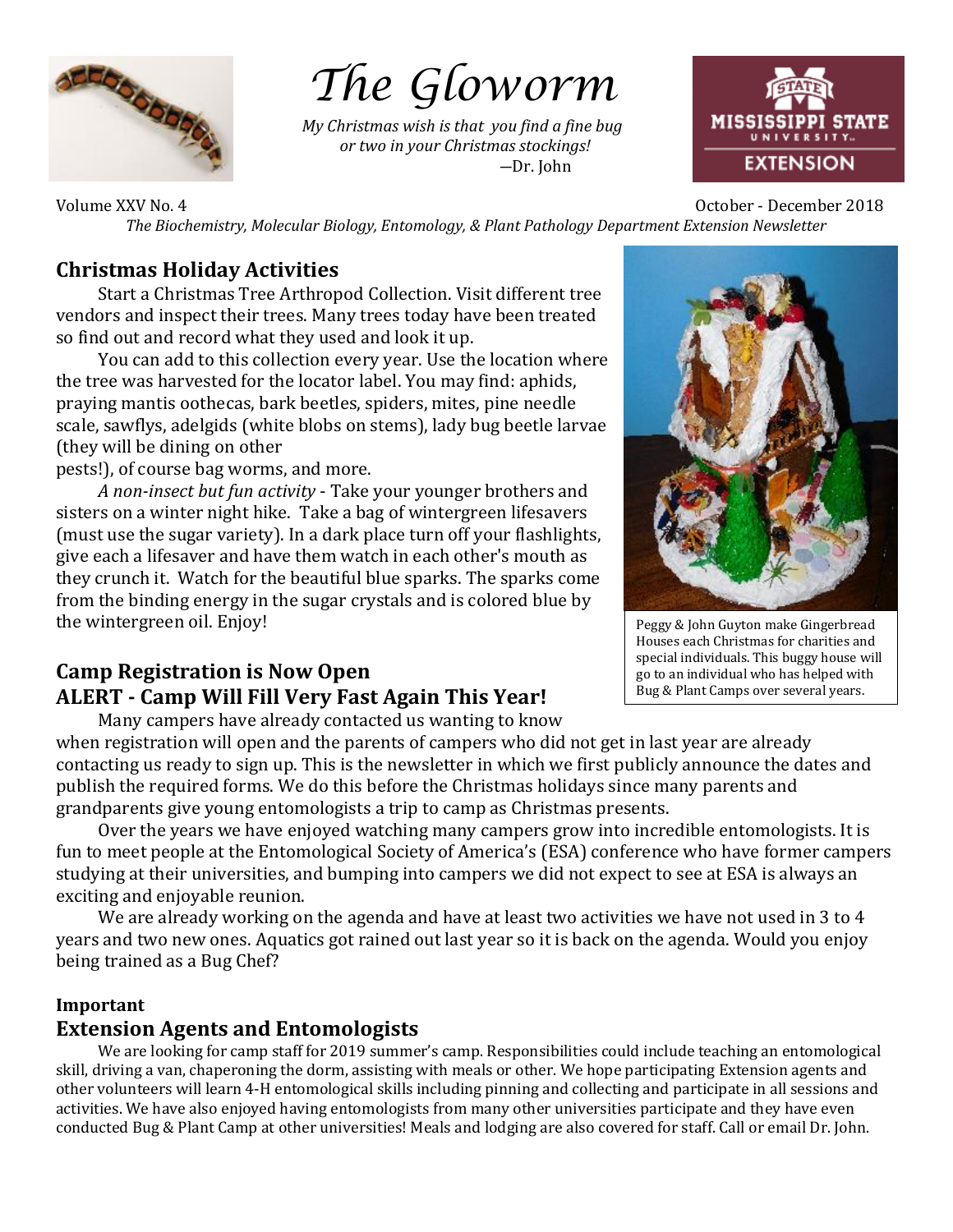## *The Christmas Spider by Breanna Lyle*

It was Christmas Eve. The small house had been thoroughly cleaned, and the tree had been decorated. The children were nestled into bed, and were dreaming of the exciting morning that was to come. Even the little spider that lived in the house had moved to the attic so that everything would be just right when Santa Claus arrived to bring the children their presents.

 The light from the fireplace was casting a beautiful glow on the room, and the spider was sitting quietly in the attic. Before long, he heard the sounds of the adults turning in for the night. He peered through the attic floor, but couldn't see the tree very well. Spiders have very poor eyesight, despite their many eyes. Oh, but the spider wanted to see the beautiful Christmas tree. He had never seen one before, and it seemed so beautiful.

He decided, after much thought, that he would go down and take a quick look. It wouldn't take long, and he'd be really careful. No one would ever even know he was there. Without making a sound, the small spider scuttled through a crack in the floor, and dropped down on his web next to the tree. Sure enough, the tree was as beautiful as he had imagined that it would be. Delicate ornaments hung from every branch, reflecting the light of the fireplace.

 He wandered all over, looking at everything. He turned, ready to go back to the attic, when he noticed that the tree was covered with webs. He hadn't realized it, but as he was walking around he had been laying down a drag line. A drag line is a piece of web that spiders use to ensure that they won't fall down and get hurt.

 The little spider was devastated. He sat there trying to figure out a way to fix the tree when a noise came from the chimney. The spider turned around and saw the form of Santa Claus standing next to the tree. The spider started crying. The tree had been so beautiful, and now Santa was seeing it covered with webs. The little spider thought that now the whole night was ruined.

 To his surprise, though, Santa didn't look upset at all seeing the webs left by the little spider. He smiled and asked the spider, "What's wrong, little one? Why do you seem so sad?" to which the spider replied, "I wanted to see the beautiful Christmas tree, but I ruined it with my webs. I'm sad because I ruined it." Santa laughed. With a wink, and a little magic, he touched the web left by the little spider. A light grew from the web, and it turned a lovely silver color. Instead of ruining the tree, or hiding its beauty, the webs now made it even more beautiful!

 From that night on, the little spider found a new passion, using his webs to make the Christmas trees even more beautiful. To this day, we still find the little spiders influence, in the form of tinsel, which we still wrap around our Christmas trees. Some people even leave small spider sculptures in their trees, in honor of the little spider.

# **It is Time to Revisit the Electron Microscopes During Camp**

 Thinking about what a super powerful camera might tell us is exciting. The images to the right may answer several questions: Is the pollen pocket a pouch (it is actually hairs the pollen is packed around); What does goldenrod pollen look like (spikey balls); and do bees get pollen in their eyes? (yes).

 We are looking for ideas or questions to explore using the electron microscope at camp next summer.

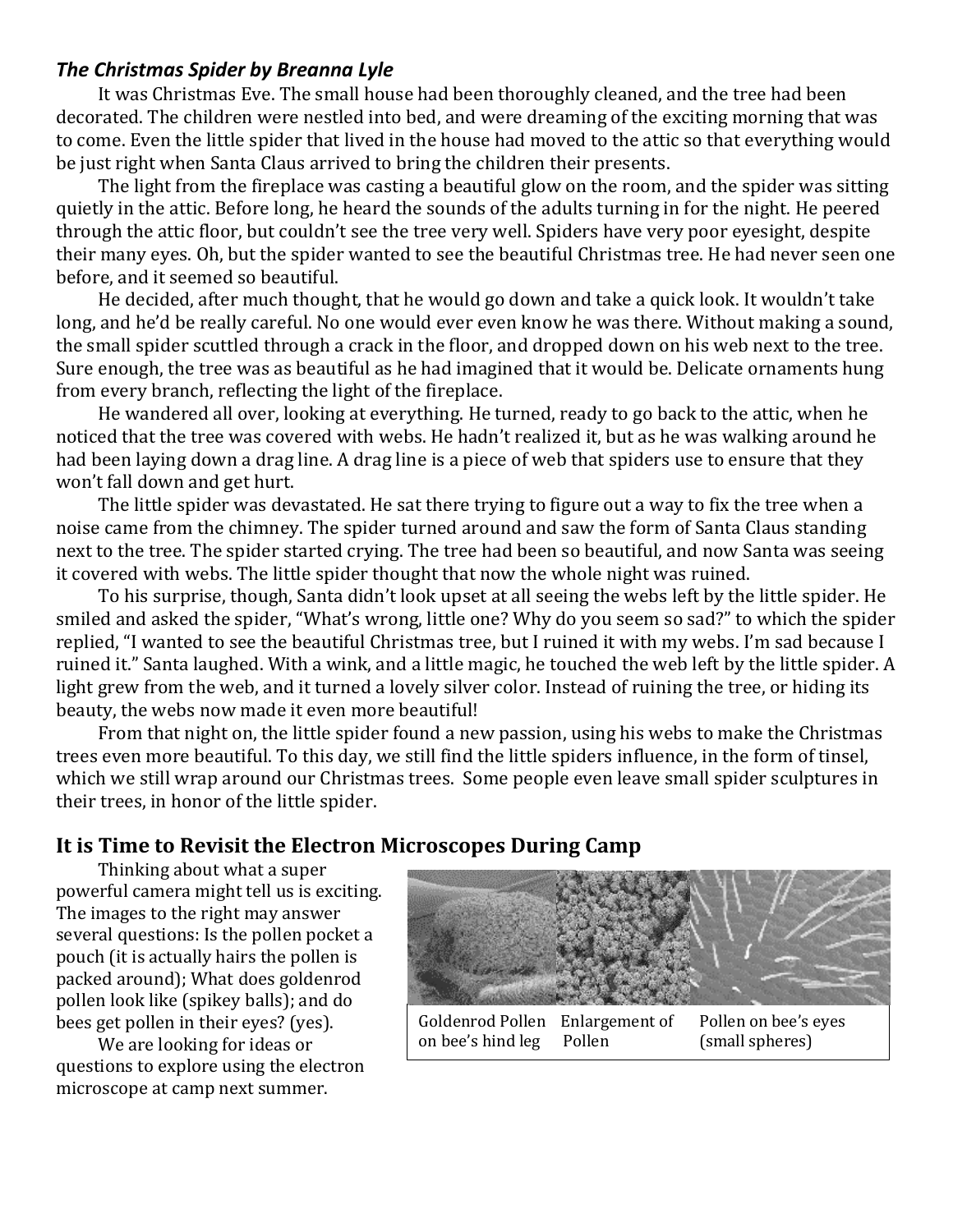## **Sawyer Scheid's Insect Collection Won Grand Champion at the County Fair and Merit at the State Fair**

 I am so proud of Sawyer Scheid, even if I have to share some of the credit with Dr. Tom Turpin! Sawyer proposed the firefly for Indiana's insect and was invited to the bill signing!

 Sawyer is active in Indiana 4-H and Dr. Turpin and I have worked many events at the Entomological Society of America Conferences and are good friends. He claims he is coming to camp some day and that will be an exciting event! Dr. Turpin is a great advocate for 4-H and he gave Sawyer a Purdue T-shirt to wear at our camp! I sent Tom a bug camp t-shirt by Sawyer. Sawyer's email to me follows.

 I hope you and Ms. Peggy are doing well. I just watched an ESPN story about MSU insect zoo and museum. It made me think about you and Bug Camp. I just wanted to update you with my 4-H and entomology progress for this year. This year my insect collection won Grand Champion at the County Fair and Merit at the State Fair. I also completed a Computer project that won Grand Champion and Merit too. I made QR codes for my entomology collection due to people not being able to read the labels. I also linked the code with the insect's information on [Bugguide.net.](http://bugguide.net/) It was a great way to incorporate technology and entomology. I also had a QR code for a video that I made about my collection on YouTube. Check it out! <https://m.youtube.com/watch?v=6vCtBG78XwU&t=2s>

 The most exciting news was that I won Outstanding JR. 4-Her of the year!!! I won \$500. Now I can pay my own way for Bug and Plant Camp. Please email me when registration starts! Can't wait for camp!! ― Sawyer Scheid

# **Camper Stepp Goins Presents at the Entomological Society of America in Vancouver!**

 Stepp attended his first Entomological Society of America Education and Outreach Committee (EOC) meeting in Denver (2017) and while participating as a visitor at the ESA EOC meeting he was elected as a member. This year Stepp presented his first professional paper at the EOC's Symposium. His presentation was

well received and reminded us of what our mission is about! As the youngest workshop leader in the room his presentation was instructional – and his vitae is alive!

 It is always enjoyable to get to know the parents of our young entomologists and meeting Mr. Charles (Chuck) Robert, Stepp's grandfather, was truly enjoyable. I have enjoyed watching one of our granddaughters win awards for gymnastics, and recognized Mr. Robert's pride in describing his grandson's interest and achievements. My grandfather encouraged my experimenting with grasshoppers.

# **Tarantulas May Soon be Off the Menu in Cambodia**

 In striving to reduce a neophyte's anxiety before allowing them to hold one of our tarantulas I often remind them we have a few additional rules concerning handling. I casually and smilingly suggest, "you cannot drop or throw the spider, you may not clap your hands, and you may not eat the tarantula – you know they do that in some countries." And, the humor seems to have somewhat of a relaxing effect.

 Tarantulas have been small part of the Cambodian diet for generations, and are thought to possess medicinal qualities. However, they became an important diet staple in rural Cambodia along with rats and scorpions as a starvation food during the Khmer Rouge of the late 1970s when the Maoists forced many people into rural areas hoping to create an agrarian utopia.

 Rapid expansion of the cities following the fall of the Khmer Rough in 1979 and Tarantulas on the menu in cities have become a huge tourist attraction. Plate fulls of fried tarantulas are popular with locals but are not for everyone. However, many will try one for a photo-op!

 The growth of rubber plantations, cashew nut trees farms and timber operations are causing rapid deforestation in the rural areas where tarantulas are native. With the loss of 20% of its forest in the last 20 years Spiderville, or the Cambodian town of Skun's, spider markets will soon be empty and the town will need a new mascot and moniker. The increasing tarantula prices for the busloads of tourists who want the experience of eating a tarantula have not dissuaded the tourists or slowed the tarantulas' impending extinction.

 I may modify my rules for holding our tarantulas to suggest their scarcity from deforestation and overeating is a good reason to not eat our "Ambassadors." "Please do not drop our tarantula because they are delicate and that could kill her, don't clap in excitement while holding her, and please do not eat her, crickets are more abundant, and deforestation is destroying tarantulas' habitats and they are becoming rare!"

**Original source:** The South China Morning Post: Tarantula Treats may go Off Menu as Stocks Run Low.



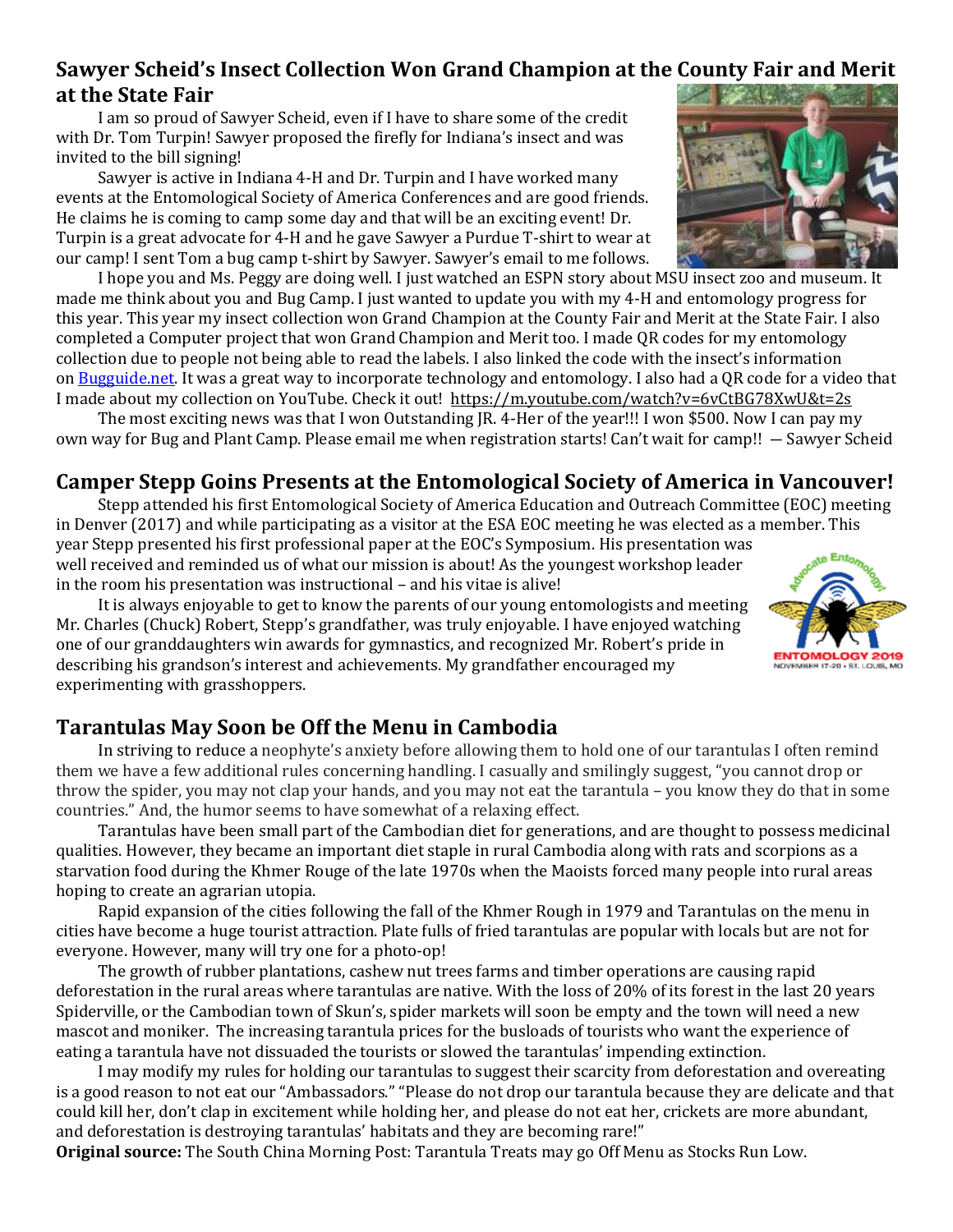# **MSU Bug and Plant Camp Registration Form 2019**

2019 Bug & Plant Camp Dates: **June 9-13, 2019**



#### **Please print**

Camper Name: \_\_\_\_\_\_\_\_\_\_\_\_\_\_\_\_\_\_\_\_\_\_\_\_\_\_\_\_\_\_\_\_\_\_\_\_\_\_

|                                                   |                                                                                                                | Campers Age: Birth Date Gender: Campers E-mail: and Cell Phone: Campers Age: Campers Age: Campers Age: Campers E-mail:                                                                                                                                                                                                     |
|---------------------------------------------------|----------------------------------------------------------------------------------------------------------------|----------------------------------------------------------------------------------------------------------------------------------------------------------------------------------------------------------------------------------------------------------------------------------------------------------------------------|
|                                                   |                                                                                                                | It is not our practice to contact campers without parental knowledge and consent, and we will only call their phone in an emergency. We will send them our<br>email newsletter, the Gloworm, since we use it to prepare them for camp and after reinforcing what they have learned. Parents will also receive the Gloworm. |
|                                                   |                                                                                                                |                                                                                                                                                                                                                                                                                                                            |
|                                                   |                                                                                                                |                                                                                                                                                                                                                                                                                                                            |
|                                                   |                                                                                                                |                                                                                                                                                                                                                                                                                                                            |
|                                                   |                                                                                                                |                                                                                                                                                                                                                                                                                                                            |
|                                                   |                                                                                                                |                                                                                                                                                                                                                                                                                                                            |
|                                                   |                                                                                                                |                                                                                                                                                                                                                                                                                                                            |
|                                                   |                                                                                                                |                                                                                                                                                                                                                                                                                                                            |
|                                                   | Home phone: (120) 2022 2022 Parents Cell Phone: (22) 2022 2022 2023 2024 2022 2023 2024 2022 2023 2022 2023 20 |                                                                                                                                                                                                                                                                                                                            |
|                                                   |                                                                                                                |                                                                                                                                                                                                                                                                                                                            |
| Other than parents, if parents are not available. | $\Box$ I am interested in Continuing Education Credits (for teachers) Circle: Yes No                           |                                                                                                                                                                                                                                                                                                                            |
|                                                   |                                                                                                                | Have you been to one of our Entomology Camps before? Circle: Yes No Which Years? Year(s):                                                                                                                                                                                                                                  |
|                                                   |                                                                                                                |                                                                                                                                                                                                                                                                                                                            |
|                                                   | T-shirt size (all shirts are adult sizes): □Small, □Medium, □Large, □XL, □Other _____                          |                                                                                                                                                                                                                                                                                                                            |
|                                                   |                                                                                                                | Please include a clear, sharp, high resolution photo (head shot) for use on the name badge with this                                                                                                                                                                                                                       |

## **application**. It can be emailed (j.guyton@msstate.edu) and is required before the application process is completed.

Please also attach a paragraph by the camper about their experience with insects and other arthropods and related interests (research, rearing, collecting, Boy Scout Insect Study Merit Badge, etc.).

## **Camp fees: \$450.00; Down payment of \$225.00 is required with registration.**

Completed forms, photo & photo release, health certificate and down payment are required to reserve a spot. Forms are available on our website, from Dr. Guyton or county Extension Service offices in Mississippi. Mail to Dr. John Guyton (Camp Director), Box 9775, Entomology, Mississippi State, MS 39762; or e-mail to j.guyton@msstate.edu or Peggy Guyton bugcampmama@gmail.com Phone 662-325-3482.

If you have questions, we welcome your call or email.

If you are not already receiving the Gloworm, our newsletter, it should start immediately. We use it to help campers prepare for the experience.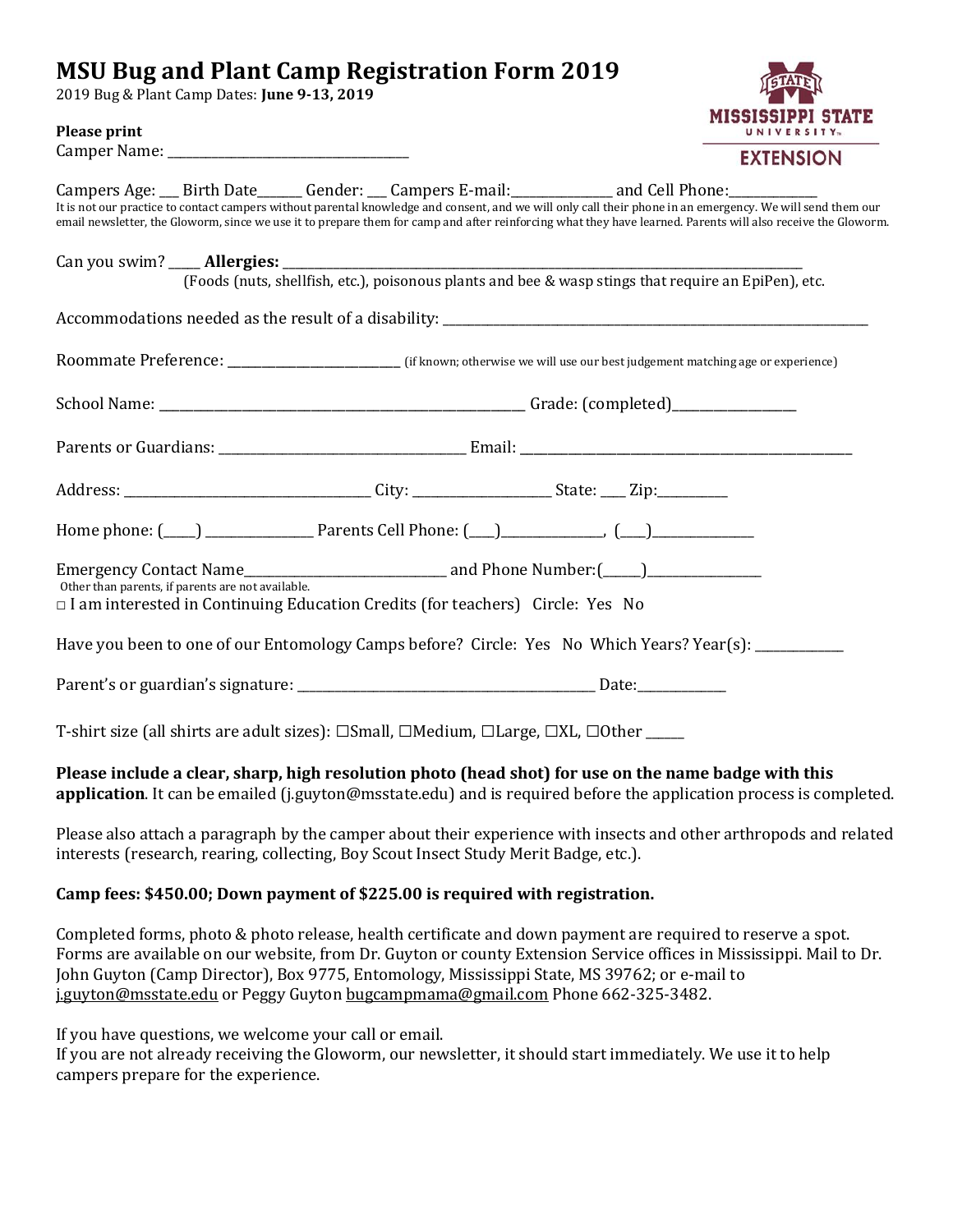# **Entomology Camp Health History & Authorization Form 2019**

|                                                                                               |      | <b>UNIVERSIIT</b>                                                                                                                                                                                     |
|-----------------------------------------------------------------------------------------------|------|-------------------------------------------------------------------------------------------------------------------------------------------------------------------------------------------------------|
| <b>Please print clearly</b>                                                                   |      | <b>EXTENSION</b>                                                                                                                                                                                      |
|                                                                                               |      |                                                                                                                                                                                                       |
| Parents/Legal Guardians: ______________________________Cell # 1:________________              |      |                                                                                                                                                                                                       |
|                                                                                               |      |                                                                                                                                                                                                       |
|                                                                                               |      |                                                                                                                                                                                                       |
| numbers?                                                                                      |      | Where can parents/guardians be reached during camp, or event, if not at above address and phone                                                                                                       |
| cannot be reached:                                                                            |      | Relatives or friends authorized to act in camper's behalf in case of emergency if parents/guardians                                                                                                   |
|                                                                                               |      |                                                                                                                                                                                                       |
| injection for life threatening allergic reactions.                                            |      | readily available. I authorize the Camp Director, medic or other staff to administer an EpiPen                                                                                                        |
| Parent or Legal Guardian                                                                      | Date |                                                                                                                                                                                                       |
| form or extra pages.                                                                          |      | If camper has been exposed to any communicable disease within two weeks before attending an<br>entomology camp, please explain fully in a note to the Director. You may use space on the back of this |
|                                                                                               |      |                                                                                                                                                                                                       |
| Medications: _____________________; Depression or behavior issues (circle): Yes No            |      |                                                                                                                                                                                                       |
| sheets in necessary):                                                                         |      | Allergies (food or medicine), medical conditions, disabilities and special needs (use additional                                                                                                      |
| disease, convulsions or seizures, poison ivy/oak, penicillin, sulfa, other drugs, food, etc.) |      | (asthma or hay fever, ear infections, thyroid disease, Parkinson's, high blood pressure and/or heart                                                                                                  |
| reaction (anaphylaxis) or severe swelling.                                                    |      | <b>Stings</b> hurt and often there is localized swelling. An allergic reaction to a sting refers to a life-threatening                                                                                |

MISSISSIPPI STATE

Have you ever been stung by bees, ants, wasps, etc.? \_\_\_\_\_, Which? \_\_\_\_\_\_\_\_\_\_\_\_\_\_\_\_\_\_\_\_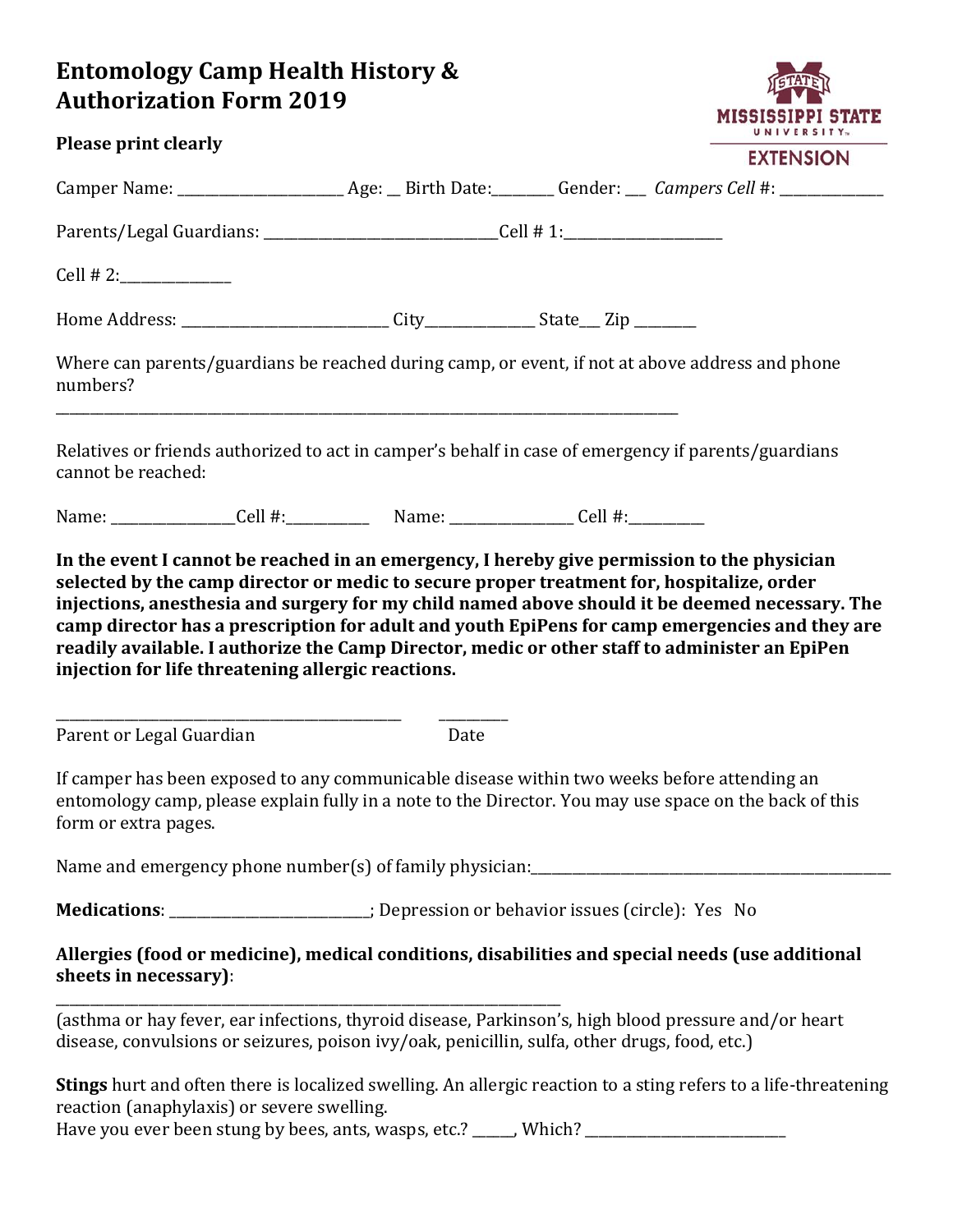Did you have an anaphylactic reaction (difficulty breathing or swallowing, severe itching of the eyes, abdominal pain, vomiting, hives, diarrhea, etc.)? \_\_\_\_\_, What treatment was required? \_\_\_\_\_\_\_\_\_\_\_\_  $\Box$  Did you go to a clinic or hospital?

|                      | Was an EpiPen administered? ____ Do you carry an EpiPen? | _Do you have any known heart diseases |
|----------------------|----------------------------------------------------------|---------------------------------------|
| or cardiac problems? | Please describe:                                         |                                       |

**Diabetes**? \_\_\_\_\_ Circle: Type 1 or Type 2. Usual hypoglycemia treatment\_\_\_\_\_\_\_\_\_\_ Do you regularly check your blood glucose level? \_\_\_\_. Do you use/carry glucose tablets? \_\_\_\_\_. Circle the following answers. Do you use diabetes pills or insulin? If insulin, do you use a pump or injections (pen or syringe)?

Diabetes dietary modifications or restrictions: \_\_\_\_\_\_\_\_\_\_\_\_\_\_\_\_\_\_\_\_\_\_\_\_\_\_\_\_\_\_\_\_

| Shell fish, peanut or other allergies? | Please List |  |
|----------------------------------------|-------------|--|
|                                        |             |  |

| List activities to be encouraged | or restricted |
|----------------------------------|---------------|
|----------------------------------|---------------|

| Non Swimmer, __ Beginner Swimmer, | ner, __ Experienced Swimmer, __ Lifeguard |  |
|-----------------------------------|-------------------------------------------|--|
|                                   |                                           |  |

**Immunization Record** (Last Year Administered)

| DPT (diphtheria, pertussis and tetanus) ____                                     | Chicken Pox ______                         |
|----------------------------------------------------------------------------------|--------------------------------------------|
| MMR (Measles, Mumps, Rubella) ____                                               | Hepatitis A or $B$ _______                 |
| Polio ______                                                                     | Exemption to Immunizations (form required) |
| Flu ____                                                                         |                                            |
| Date of most recent physical exam                                                |                                            |
| Give dates/details of recent operations or serious injuries ____________________ |                                            |
| Other diseases or details of above                                               |                                            |
|                                                                                  |                                            |

Are there any other medical, behavior, etc. issues we should be aware of?<br> \_\_\_\_\_\_\_\_\_\_\_\_\_\_\_\_\_\_\_\_\_\_\_\_\_\_\_\_\_\_\_\_\_\_\_\_\_\_\_\_\_\_\_\_\_\_\_\_\_\_\_\_\_\_\_\_\_\_\_\_\_\_\_\_\_\_\_\_\_\_\_\_\_\_\_\_\_\_\_\_\_\_\_\_\_\_\_\_

*If you are bringing medications to the camp, or event, with you, make sure your name is on them and that the Director is advised of the directions for administration. That information should accompany this form.*

## **ATTACH A COPY OF the front and back of current FAMILY MEDICAL INSURANCE card. Notes:**

| The information on this form is correct. |                          |                                   |
|------------------------------------------|--------------------------|-----------------------------------|
|                                          | Parent or guardian, Date | Family physician (optional), Date |

*Questions should be directed to Dr. John Guyton***, Box 9775, Miss State, MS 39762 j.guyton@msstate.edu, 662-325-3482 office or 228-324-4233 cell; Peggy Guyton bugcampmama@gmail.com or 228-324-3136.**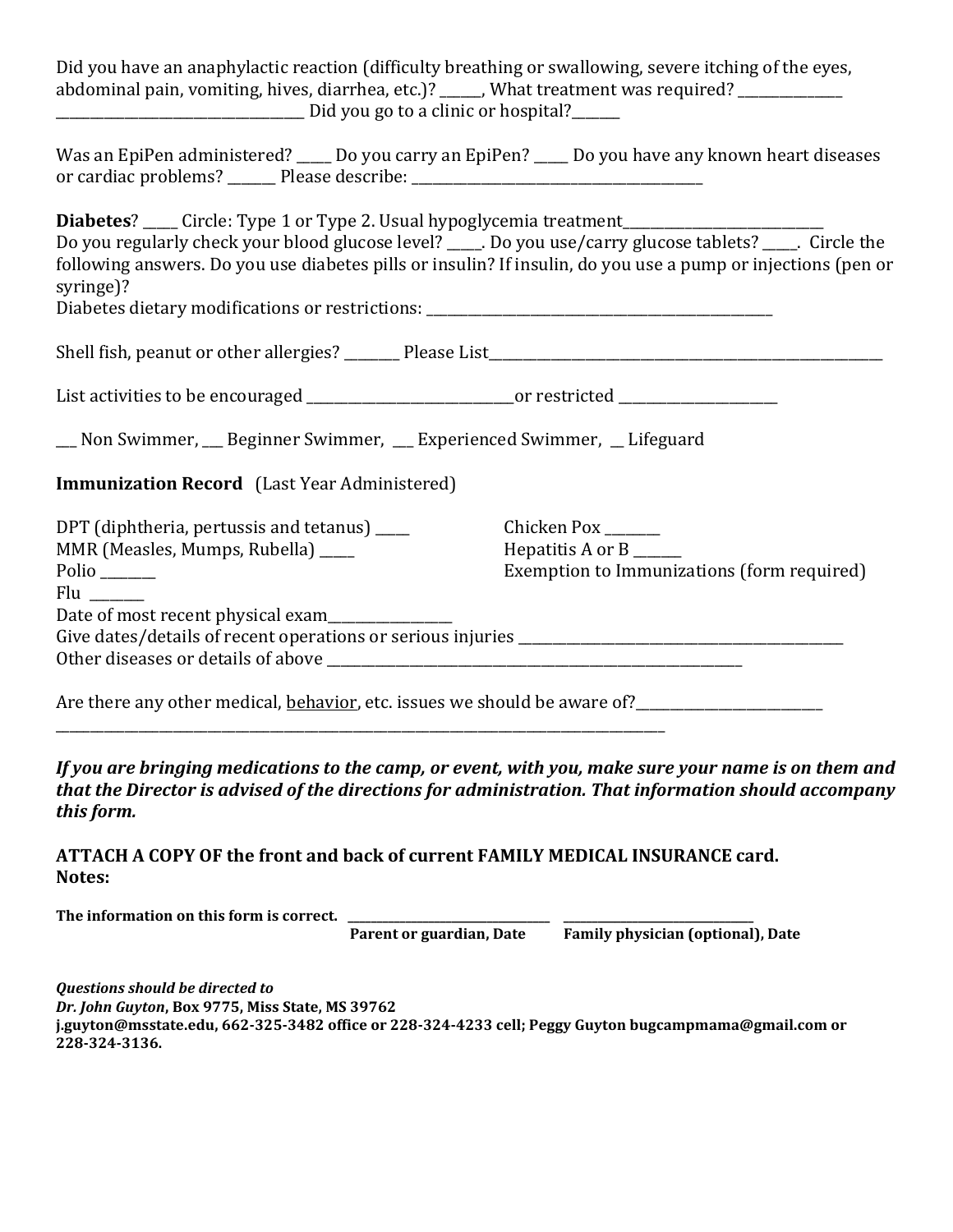# **MSU Entomology Camp Photograph Release 2019**

\_\_\_\_\_\_\_\_\_\_\_\_\_\_\_\_\_\_\_\_\_\_\_\_\_\_\_\_\_\_\_\_\_\_\_\_\_\_\_\_\_\_\_\_\_\_\_\_\_\_\_\_\_\_\_\_\_\_\_\_\_\_\_\_\_\_\_\_\_\_\_\_\_\_\_\_\_\_\_\_\_\_\_\_\_\_\_\_



\_\_\_\_\_\_\_\_\_\_\_\_\_\_\_\_\_\_\_\_\_\_\_\_\_\_\_\_\_\_\_\_\_\_\_\_\_\_\_\_\_\_\_\_\_\_\_\_\_\_\_\_\_\_\_ Camper's or Staff Member's Name / Date

I permit Mississippi State University Extension Service and John Guyton to photograph my child and/or me and use those photographs for educational and publicity purposes. I release Mississippi State University, the Mississippi State University Extension Service, J. Guyton and other staff from any claims that might arise from use of these photographs.

Signature of Subject (if 18 or over) and Parent/Guardian (if subject is under 18) If subject is under 18, a parent or guardian must write the child's name as the subject and grant permission by signing on the appropriate line.

*Dr. John Guyton* **| Box 9775, Miss State, MS 39762 j.guyton@msstate.edu 662-325-3482**

**Peggy Guyton bugcampmama@gmail.com 228-324-3136 (cell)**